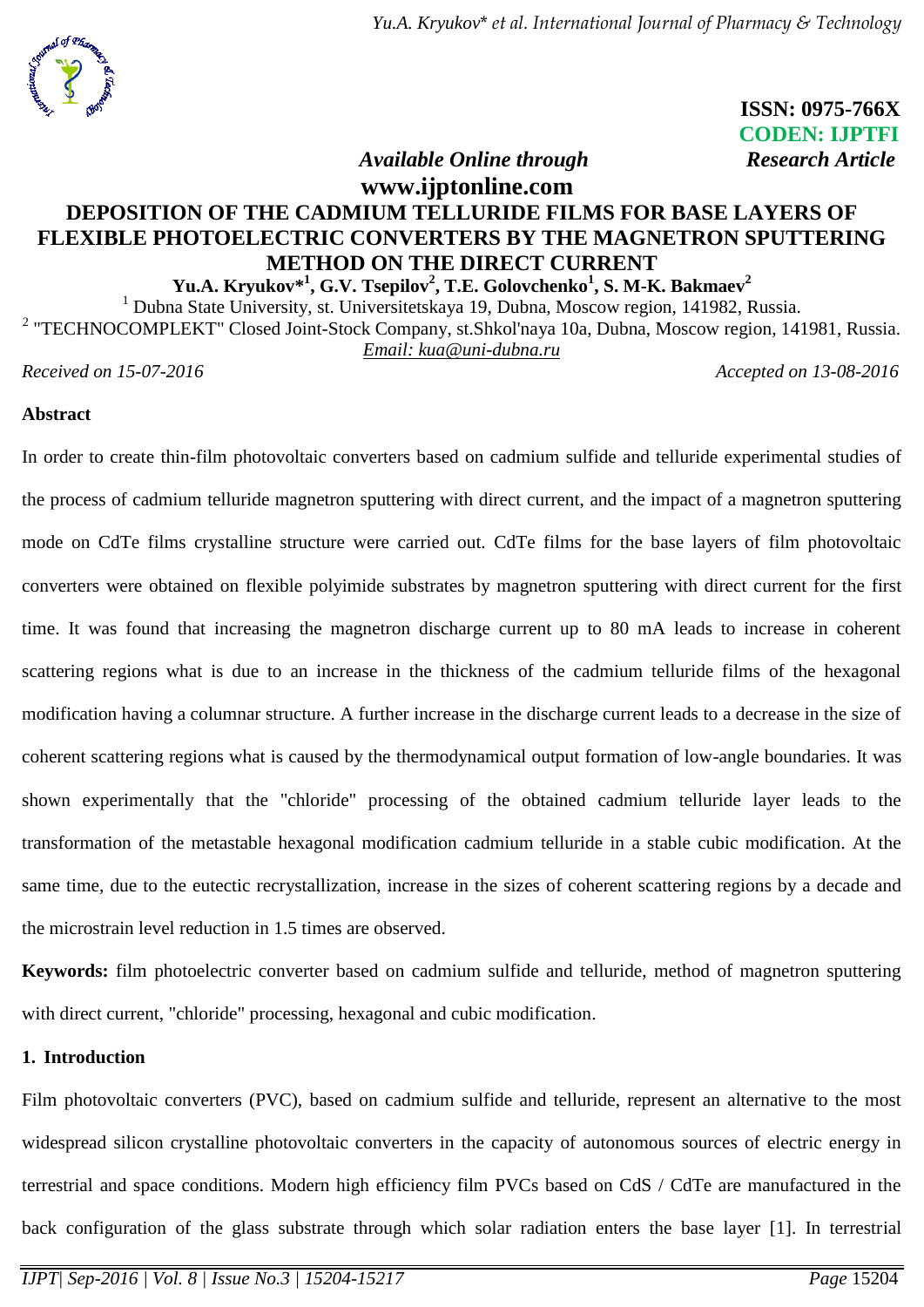*Yu.A. Kryukov*\* *et al. International Journal of Pharmacy & Technology*

conditions PVCs based on CdS / CdTe, in accordance with the optimum band gap of cadmium telluride, have the greatest theoretical coefficient of performance (COP) - 29%, and in space applications, due to the nature of the chemical bonds of CdTe are the most resistant to radiation [2]. In addition, lower material and energy consumption of manufacturing process of film photovoltaic converters based on CdS / CdTe provides a lower cost compared to crystalline silicon photovoltaic converters. For example, in the conditions of industrial production, First Solar company which manufactures photovoltaic converters based on CdS / CdTe said about reaching "grid parity" when the cost of electricity produced by photovoltaic converters equals the cost of electricity produced by conventional power sources [3]. It should be noted that conventional PVCs based on CdTe photovoltaic converters essentially concede to PVCs based on crystalline silicon in power density (value of electric power generated per unit weight of a PVC).

Substitution of glass substrates which are conventional for photovoltaic converters based on CdS / CdTe to a flexible substrate allows the reduced power to increase by several orders of magnitude, and to surpass by this parameter not only silicon-based photovoltaic converters, but also photovoltaic converters on the basis of  $A_3B_5$ . However, in addition, due to the lower thermal stability of the polyimide substrate it is necessary to reduce the deposition temperature of the cadmium telluride films below 400 °C what is impossible for methods of close-spaced sublimation [4, 5] and vapor phase transport deposition [6, 7] which are conventionally used to produce high performance photovoltaic converters based on CdS / CdTe. When implementing these methods forming the base layer of cadmium telluride is carried out at a deposition temperature of 550 °C.

Low temperature techniques for production of cadmium telluride films that can be realized in mass production includes magnetron sputtering method [8, 9]. The main technological challenge of getting the semiconductor films by magnetron sputtering with direct current is a low rate of film growth. This is because during sputtering a lowconducting substrate accumulation of positive charge takes place, and this charge does not have time to drain off. This creates a counterfield inhibiting the argon ions which bombard the substrate what causes a decrease in the discharge current.

Therefore, obtaining of cadmium telluride films for base layers of flexible photovoltaic converters by magnetron sputtering with direct current is an urgent technological problem for which solution experimental studies of the process of cadmium telluride magnetron sputtering with direct current and of the impact of the magnetron sputtering modes on the crystalline structure of CdTe films have been carried out.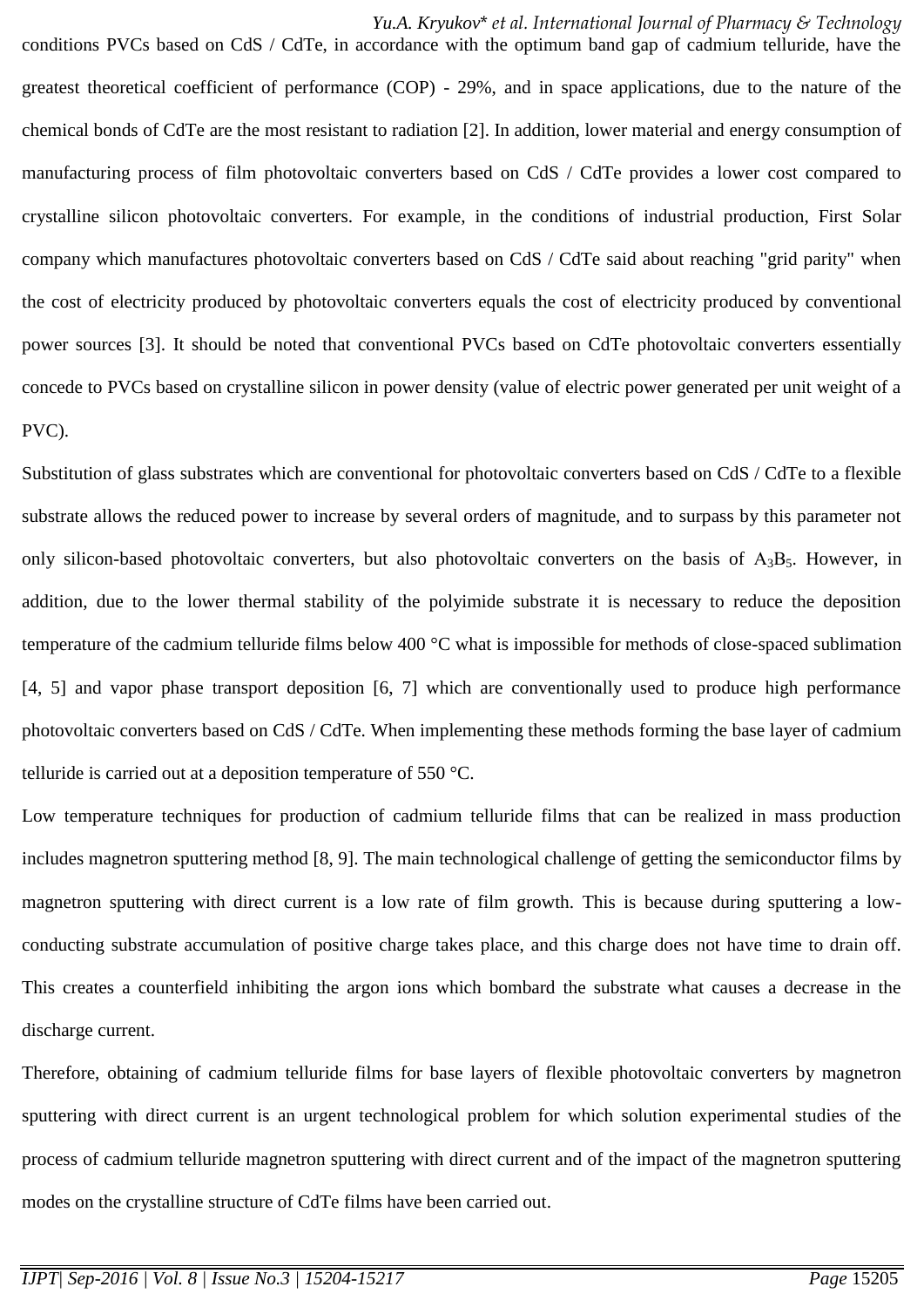## **2. Experimental Technique**

In the work we have used deposition of cadmium telluride films by magnetron sputtering with direct current. We used an experimental vacuum plant VUP-5M with original magnetron systems what important design feature was their cooling circuit which includes only a magnetic system. This made it possible to vary quite widely the surface temperature of the target. The target was made by cold pressing of cadmium telluride powder intended to produce semiconductors of grade "ch" (TU 6-09-01-429-77). The target diameter was 76 mm, thickness - 2 mm. Target cold pressing pressure was 100 MPa. The dwell time of the target at this pressure was 15 hours. After pressing the target its vacuum annealing was performed at a residual pressure of at least 10<sup>-4</sup> mm Hg and a temperature of 80 °C. When depositing CdTe layers thermostable polyimide film manufactured by Upilex firm with thickness up to 10 microns was used in the capacity of a substrate. The flexible substrate was positioned in a movable substrate holder of VUP-5M vacuum chamber in close contact with the front surface of the thermocouple. Before the process of applying the cadmium telluride layers pumping in the working volume to a pressure of  $10^{-5}$  Pa was carried out. Argon puffing in the capacity of a working gas was carried out using an automated puffing system SNO.

Taking of X-ray diffractograms for the cadmium telluride films was carried out by θ-2θ scanning method with Bragg-Brentano focusing procedure using X-ray diffractometer DRON-4 with a step 0.01-0.02 degrees in Kα radiation of a cobalt anode  $(\lambda_{CoKa} = 1.78897\text{\AA})$ .

Under these conditions, the diffraction pattern was formed by the grains with reflecting planes parallel to the surface of samples *(hkl)* [10]. Identification of the phase composition of the samples was carried out by comparing the angles 2θ of clearly defined peaks obtained when shooting, with filed reference data from JCPDS (Joint Committee on Powder Diffraction Standards) which have been obtained by means of an electronic database "PCPDFWIN" for the respective phases.

Processing of single peaks in X-ray diffractograms (smoothing, background separation, separation of the doublet Kα1 - Kα2) and calculation of the profile parameters of the diffraction lines (peak position, interplane distance, integrated intensity of the peak, and integral width) were carried out using the computer program "New\_Profile. Sizes of coherent scattering regions (L<sub>i</sub>) and the microstrain level ( $\ell$ ) were determined with regard to the physical broadening of the diffraction maxima (β). The diffraction distribution β was estimated by calculation by approximation of the diffraction profiles with use of Gauss-Cauchyfunction [10]. To identify structural features of the cadmium telluride base layers the method of so-called "oblique" shooting was used where in the radiation of the cobalt anode by 2θ-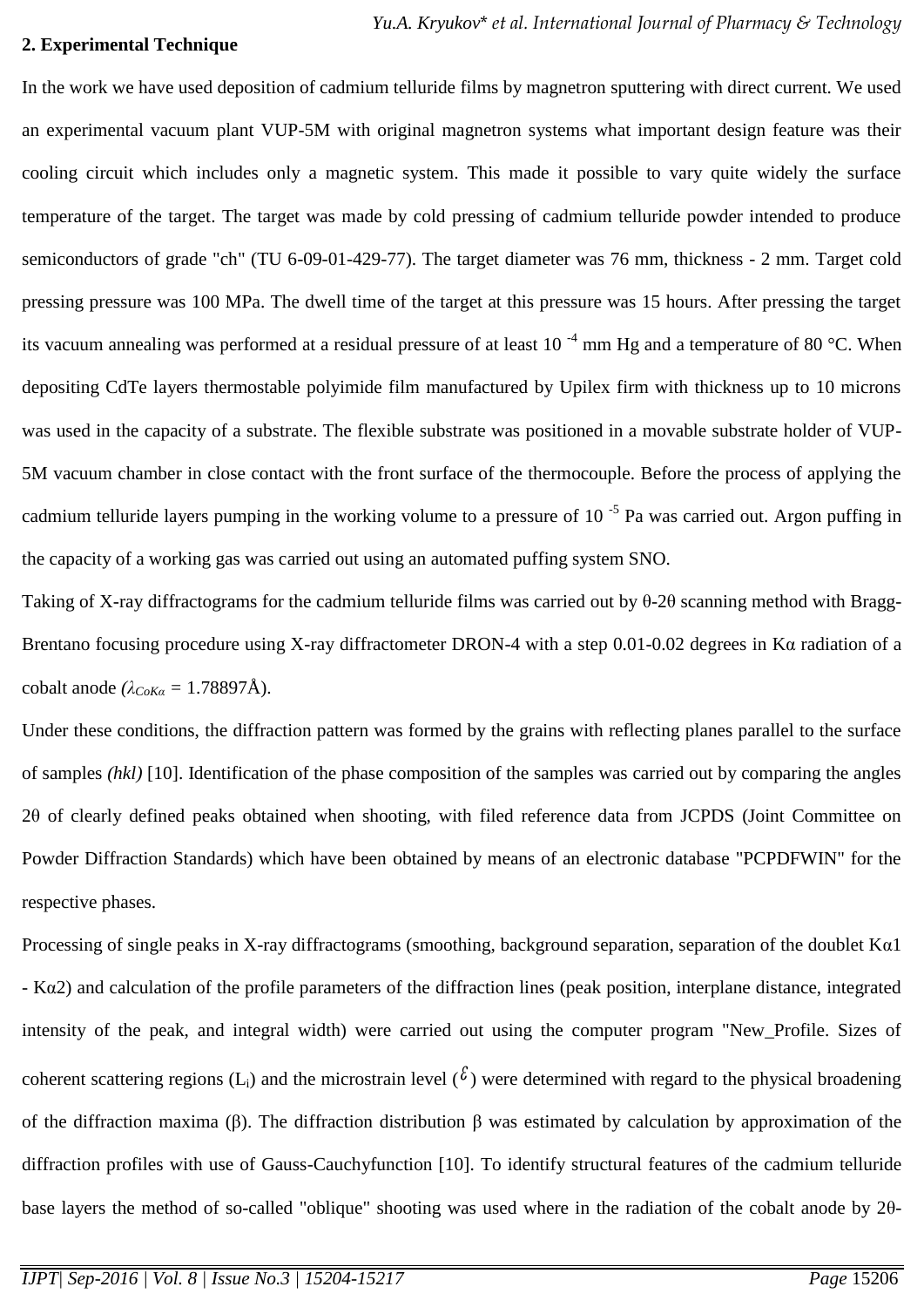*Yu.A. Kryukov*\* *et al. International Journal of Pharmacy & Technology* scanning there were detected and pointwisely registered the diffraction reflections from the planes of sphalerite and wurtzite modifications of cadmium telluride that are not found when using the registration method set forth above, because the texture is available on the sample [11].

To do this, the sample was rotated relative to the initial position at an appropriate angle (the angle between the plane which formed the most intense diffraction peak when focusing with regard to Bragg-Brentano, and the target plane).

#### **3. Results and their Discussion**

## **3.1 Study of the cadmium telluride magnetron sputtering with direct current**

In the course of studying the process of magnetron sputtering with direct current to produce cadmium telluride films, five technological modes have been implemented (see the table 1); they differed by argon pressure (P  $_{\text{aro}}$ ), the magnetron voltage (V), and substrate and the target heating mode. When conducting researches, the dependence of the discharge current of the magnetron (I) on the sputtering time (t) was measured.

It was found that in the process of magnetron sputtering of a cadmium telluride target the change of discharge current is observed (Figure1). Firstly, upon implementation of the first mode when the magnetron was switched off conducted the substrate has been pre-heated to a temperature of 200 °C. Upon that, the substrate was moved away from the magnetron. Then 800 V voltage was applied to the magnetron, an argon pressure was 2.5 Pa, and after that the substrate was transferred to a position above the magnetron. Measurement of discharge current dependence on the sputtering time (Table 1) shows that during the first four minutes of sputtering the discharge current does not exceed 1.2 mA. It was visually found that upon such a current discharge cadmium telluride film on a flexible substrate surface has not been formed as target sputtering hardly occurred. However, since 4 to 8 minutes of sputtering discharge current has increased to 60 mA (curve 1, Figure 1) and then during the subsequent sputtering time the current has not changed. Thus, active formation of cadmium telluride film on the substrate surface was visually observed.

**Table 1 - Magnetron Sputtering Process Parameters.**

| t, min<br>Mode No.   Parameters | $\boldsymbol{0}$ | 2   | 4    |     |     | 10  | 12  | 15  | 17   | 20   |
|---------------------------------|------------------|-----|------|-----|-----|-----|-----|-----|------|------|
| $P_{arg}$ , $Pa$                |                  |     |      |     | 2.5 |     |     |     |      |      |
| I, mA                           | 1.2              | 1.7 | 2.94 | 15  | 50  | 59  | 58  | 57  | 62.7 | 57.7 |
| U, V                            | 800              | 800 | 800  | 750 | 700 | 650 | 600 | 600 | 600  | 600  |
| $P_{arg}$ , $Pa$                |                  |     |      |     |     |     |     |     |      |      |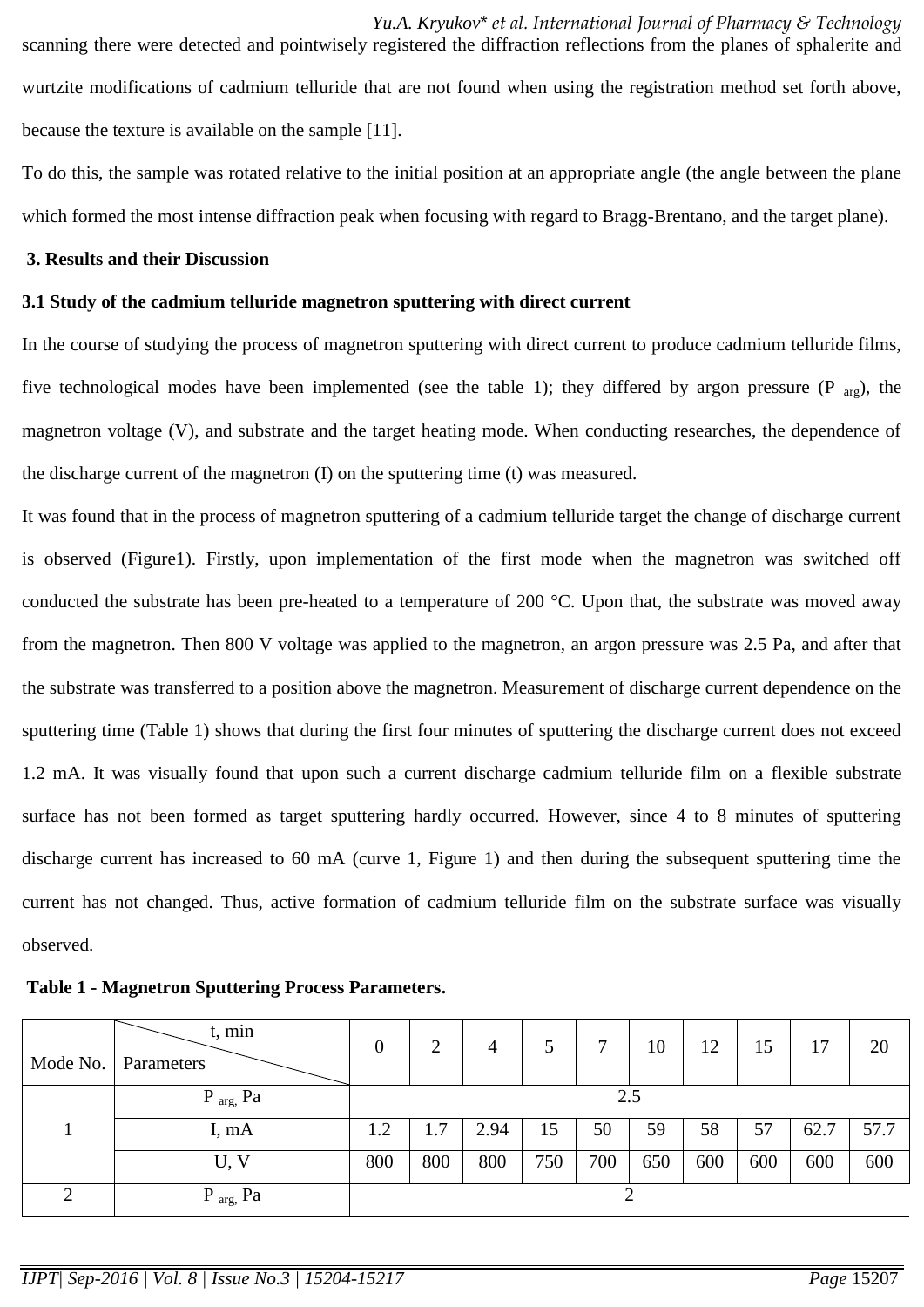|                | Yu.A. Kryukov* et al. International Journal of Pharmacy & Technology |      |     |     |     |     |     |     |     |      |     |
|----------------|----------------------------------------------------------------------|------|-----|-----|-----|-----|-----|-----|-----|------|-----|
|                | I, mA                                                                | 3.13 |     | 20  | 62  | 83  | 82  | 85  | 81  | 82   | 77  |
|                | U, V                                                                 | 600  | 600 | 600 | 600 | 600 | 600 | 600 | 600 | 600  | 600 |
|                | $P_{arg}$ , Pa                                                       | 1.8  |     |     |     |     |     |     |     |      |     |
| 3              | I, mA                                                                | 56   | 69  | 57  | 55  | 52  | 52  | 50  | 51  | 48.5 | 50  |
|                | U, V                                                                 | 600  | 600 | 600 | 600 | 600 | 600 | 600 | 600 | 600  | 600 |
|                | $P_{arg}$ , $Pa$                                                     | 1.7  |     |     |     |     |     |     |     |      |     |
| $\overline{4}$ | I, mA                                                                | 62   | 60  | 61  | 64  | 60  | 62  | 62  | 63  | 66   | 60  |
|                | U, V                                                                 | 600  | 600 | 600 | 600 | 600 | 600 | 600 | 600 | 600  | 600 |
|                | $P_{arg}$ , $Pa$                                                     | 1.5  |     |     |     |     |     |     |     |      |     |
| 5              | I, mA                                                                | 75   | 72  | 68  | 70  | 71  | 72  | 63  | 62  | 61   | 59  |
|                | U, V                                                                 | 600  | 600 | 600 | 600 | 600 | 600 | 600 | 600 | 600  | 600 |

When implementing the second mode, simultaneously with the start of heating the substrate which was away from the magnetron a voltage V = 600 V was applied to the magnetron, with P  $_{\text{arg}}$  = 2 Pa. Target pre-heating temperature was 200 °C. Then without interrupting the magnetron discharge the substrate was moved to a position above the target. It was found that the magnetron sputtering process starts with an initial discharge current 3.1mA (Table 1). By increasing the sputtering time to 4 minutes it was detected experimentally that discharge current increases to 20 mA, then with a further increase of sputtering time to 8 minutes the discharge current has increased to 85 mA (curve 2, Figure 1). With further increase in sputtering time from 8 minutes to 20 minutes there was a slight decrease in the current by 10%.



**Figure 1 - The discharge current dependence on the sputtering time for various processes.**

In the third mode in a position when the substrate was spaced away from the magnetron, firstly, it was heated to 200 °C, then for 3 minutes the substrate was heated at a position above the magnetron. Then 600 V voltage was applied to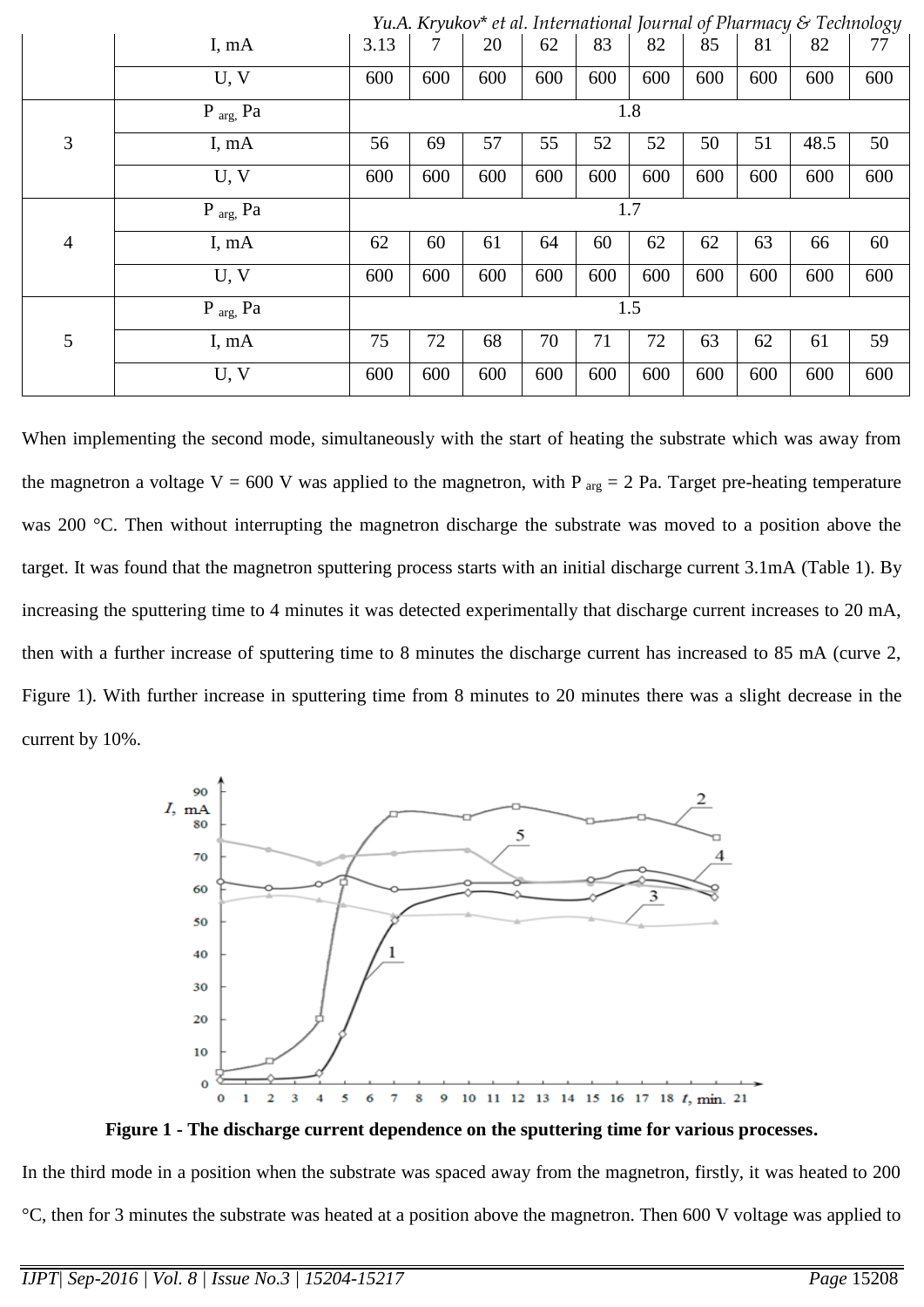*Yu.A. Kryukov*\* *et al. International Journal of Pharmacy & Technology* the magnetron at argon pressure of 1.8 Pa. This change in process conditions led to an increase of the initial discharge current up to 55 mA (Table 1). In the process of sputtering there was a slight monotonous decrease in discharge current to 50 mA (curve 3, Figure 1).

In comparison with the third process mode, in the course of implementation of the fourth mode, the heating temperature of the substrate both at the side of the magnetron and above the magnetron surface was increased to 230 °C. Voltage of 600 V was applied to the magnetron at an argon pressure of 1.7 Pa. As a result of this mode the initial discharge current increased to 62 mA (see Table 1). In the process of sputtering there was a slight decrease in monotonous discharge current to 60 mA (curve 4, Figure 1).

When implementing the fifth mode the substrate heating temperature was increased to 240 °C, and the time of preheating the substrate surface of the target was decreased to 5 minutes. This led to an increase in initial current to 75 mA (Table 1) at a voltage of 600 V and argon pressure of 1.5 Pa. In the process of sputtering a monotonic decrease in the discharge current to 60 mA (curve 5, Figure 1) was observed.

The carried out research of the magnetron sputtering process with direct current of the cadmium telluride target has shown that changing the magnetron sputtering current in the process of CdTe film deposition is related to target material surface heating. Experiments show that this can occur due to thermal radiation from the substrate surface. Indeed, it has experimentally demonstrated that with increasing of substrate temperature and, particularly, its heating time over the target surface, an increase of the initial discharge current of 1.2 mA to 75 mA (Table 1) is observed. The temperature of the target surface also increases with magnetron sputtering time due to the bombardment of the target by ions of the working gas. This is confirmed experimentally by the presence of areas with rapid growth of the discharge current with the discharge time (see data on modes 1 and 2 in Table 1).

From our point of view, heating up of the target surface causes increase in the intensity of the thermal emission of secondary electrons from the target surface in the magnetron discharge zone and reducing the electric resistance of the target as a result of the thermal generation of the main charge carriers. Increase in the concentration of the secondary electrons increases the probability of ionization of the argon molecules what in turn causes increase in the intensity of the argon ion bombardment of the target surface and therefore the target sputtering rate. Generation of main carriers lowers the target resistivity and decreases the intensity of the accumulation of positive charge that leads to formation of the electric counterfield retarding accelerated argon ions which bombard the target. Availability of a charge accumulation process is confirmed by experimentally observed decrease in the discharge current (see, for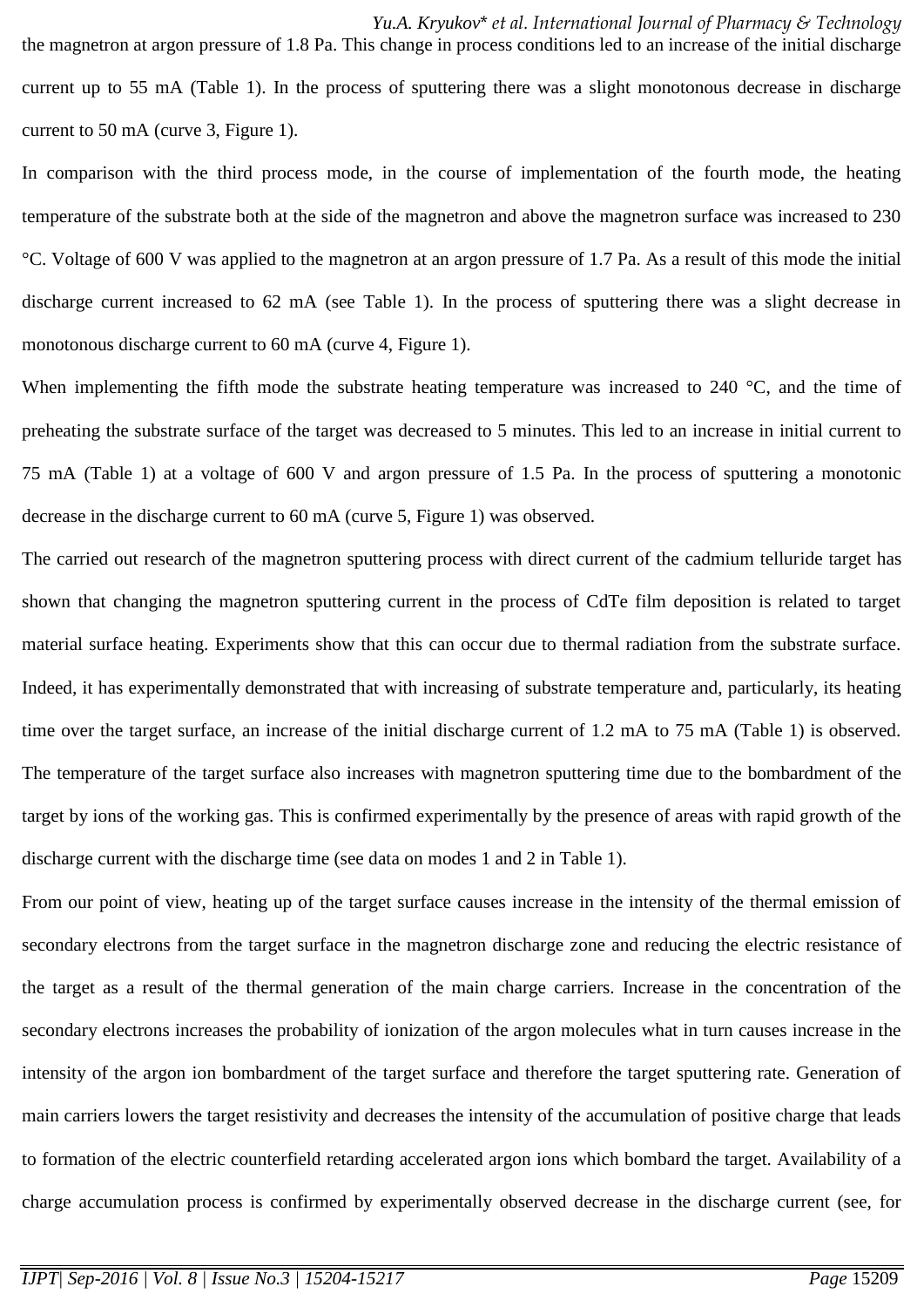*Yu.A. Kryukov*\* *et al. International Journal of Pharmacy & Technology* example, mode 5). The experimentally observed stabilization of the discharge current irrespective of the technological process of magnetron sputtering indicates the occurrence of the heat balance mode in the target.

## **3.2 Studying the influence of modes for obtaining the cadmium telluride films on their crystalline structure**

Based on the analysis of the process of magnetron sputtering cadmium telluride films with direct current we have selected deposition modes what provide intensive sputtering of a target. For this purpose we pre-heated the substrate up to 410 - 420 °C.

After reaching this temperature, the movable substrate holder was transferred to the mode above the target, as a result the target was also heated for 5-8 minutes. A voltage was applied to the magnetron, and the process of deposition of cadmium telluride films has started. Upon that, the discharge current varied within the range of 40 mA to 100 mA for different samples by variation of the magnetron power ranging from 600 V to 650V, and of an argon partial pressure from 1 Pa to 0.8Pa (Table 2). Thus, discharge current was almost not changed in the process of sputtering. The substrate temperature during the deposition was also virtually unchanged and was 300 °C. The duration of the films deposition process ranged from 15 to 25 minutes.

| Sample            | t, min | $P_{apr}$ , Pa | U, V | I, mA | D, nm | $V, \text{nm} / \text{min}$ |
|-------------------|--------|----------------|------|-------|-------|-----------------------------|
|                   |        |                |      |       |       |                             |
| CdTe3             | 25     | $0.8 - 1$      | 600  | 40    | 1030  | 41                          |
|                   |        |                |      |       |       |                             |
| CdTe4             | 25     | $0.8 - 1$      | 600  | 60    | 2360  | 94                          |
|                   |        |                |      |       |       |                             |
| CdTe <sub>6</sub> | 25     | $0.9 - 1$      | 650  | 80    | 5200  | 208                         |
|                   |        |                |      |       |       |                             |
| CdTe7             | 15     | $0.8 - 0.9$    | 650  | 100   | 5500  | 367                         |
|                   |        |                |      |       |       |                             |

**Table 2 - Technological modes for production of CdTe films.**

The increase in the average growth rate of the cadmium telluride films from 41nm / min to 367 nm / min with increasing discharge current from 40 mA to 100 mA was established experimentally, so the selected modes of the magnetron operation do not fall in the saturation region what provides good process control and film deposition rate sufficient for mass production.

The crystalline structure of the cadmium telluride films has been investigated using the method of X-ray diffraction. Figure 2 shows the X-ray diffractograms of samples 3 and 6. Analytical processing of the experimental X-ray diffractograms made it possible to determine the position of the diffraction peaks, their intensity and half-width (Table 3).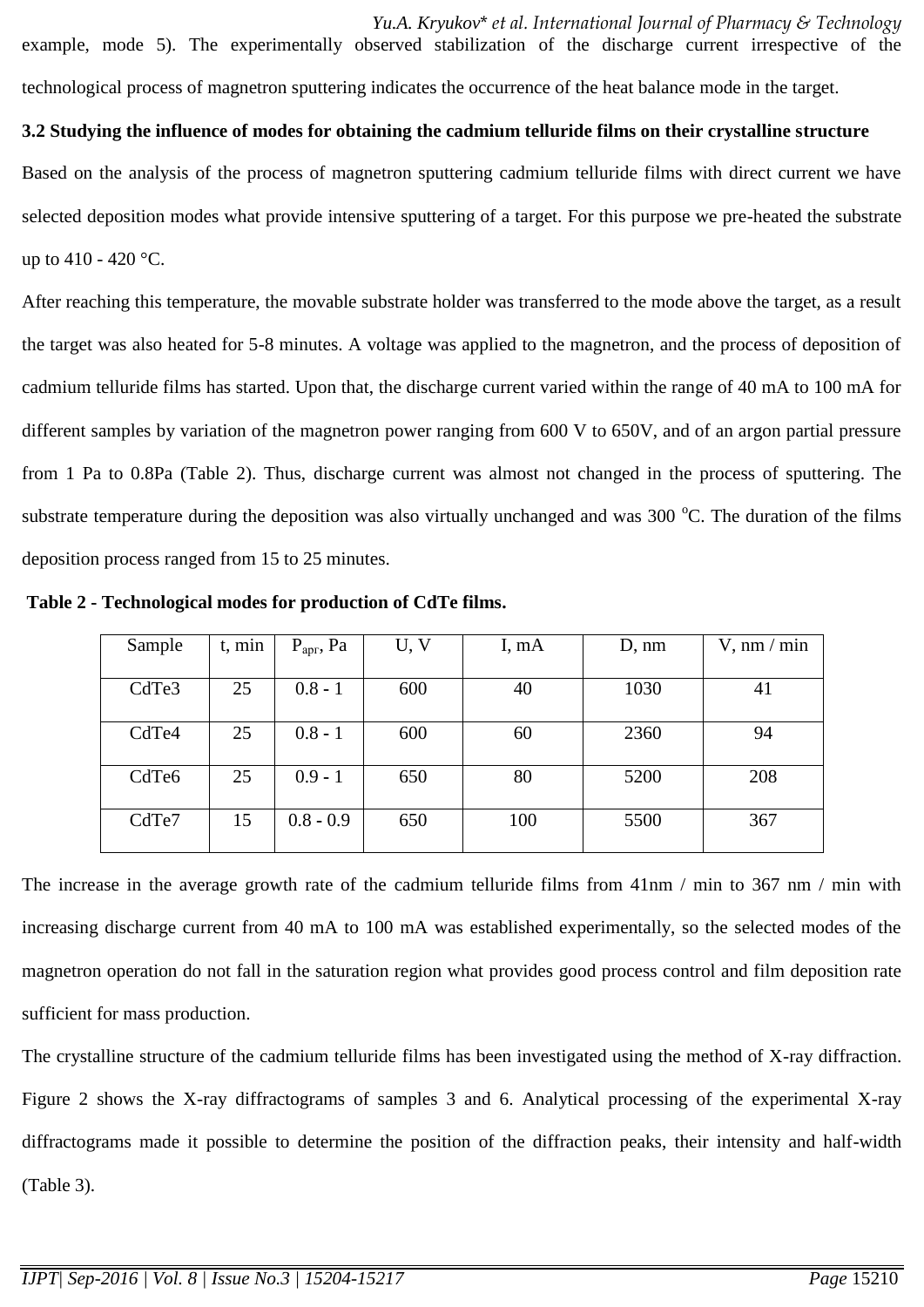

c)

**Figure 2 - X-ray diffractograms of CdTe films:** 

a - I = 40 mA, b - I = 80 mA, c- I = 80 mA after the "chloride" processing.

**Table 3 - Analytical processing of X-ray diffractograms for cadmium telluride films obtained by magnetron sputtering with direct current.**

| Sample | I,<br>mA | Peak<br>position,<br>degree | (hkl) | Interplanar<br>distance,<br>Å | Intensity,<br>pulses / s | Half-width,<br>degree |
|--------|----------|-----------------------------|-------|-------------------------------|--------------------------|-----------------------|
|        |          | 27.52                       | (002) | 3.760                         | 419                      | 0.15                  |
| CdTe3  | 40       | 49.89                       | (103) | 2.121                         | 23                       | 0.30                  |
|        |          | 78.98                       | (105) | 1.407                         | 20                       | 0.59                  |
|        |          | 91.07                       | (006) | 1.253                         | 10                       | 0.24                  |
| CdTe4  | 60       | 27.49                       | (002) | 3.764                         | 1787                     | 0.14                  |
|        |          | 91.03                       | (006) | 1.254                         | 24                       | 0.33                  |
|        | 80       | 27.48                       | (002) | 3.770                         | 944                      | 0.18                  |
| CdTe6  |          | 50.14                       | (103) | 2.110                         | 52                       | 0.54                  |
|        |          | 78.89                       | (105) | 1.410                         | 8                        | 1.07                  |
|        |          | 91.01                       | (006) | 1.254                         | 93                       | 0.26                  |
| CdTe7  |          | 27.53                       | (002) | 3.759                         | 2750                     | 0.14                  |
|        | 100      | 78.95                       | (105) | 1.407                         | 17                       | 0.98                  |
|        |          | 91.05                       | (006) | 1.254                         | 117                      | 0.27                  |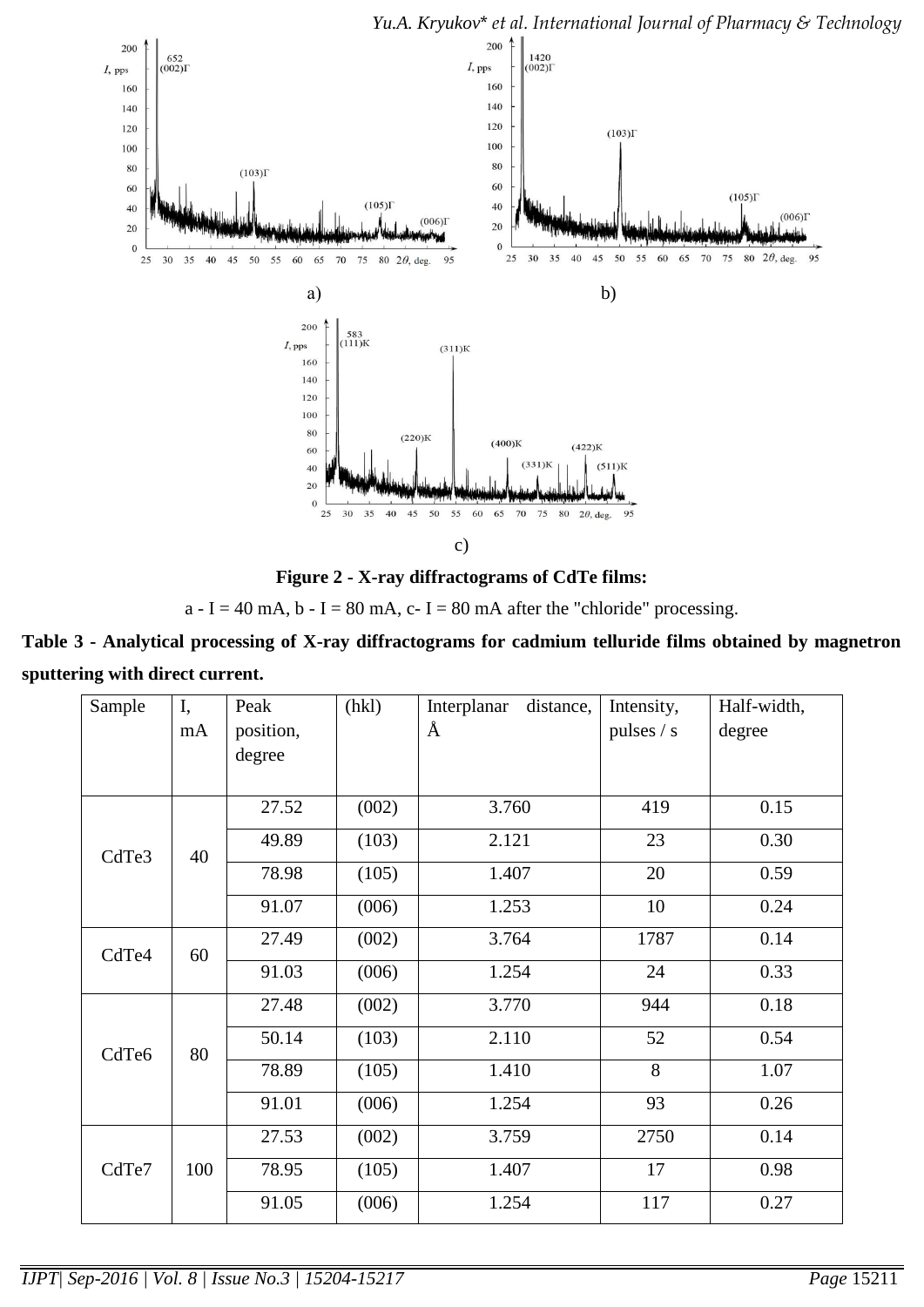*Yu.A. Kryukov*\* *et al. International Journal of Pharmacy & Technology* In all X-ray diffractograms there are two distinguishable double peaks at angles 2θ 27.05 ° and 91.05 ° what may belong to both hexagonal and cubic CdTe modifications: a reflection (002) and (006) for wurtzite and reflection (111) and (333) **for** sphalerite, respectively. High intensity of these peaks indicates that the films have a preferred direction. This direction is [111] in the case of cadmium telluride sphalerite modification or [0001] in the case of CdTe wurtzite modification. As the X-ray diffractogram demostrate peak reflections at the angles 2θ 49.89° and 78.98° what may belong to the wurtzite planes (103) and (105), it becomes evident that the studied cadmium telluride films have hexagonal modification. To determine whether there is a cadmium telluride sphalerite modification in the test layers we have carried out "oblique" shooting. To carry out "oblique" shooting by the formulas (1) and (2), we have calculated the angles between planes (111) and (620) for the cubic modification (002), and (105) and (002) for the (515) hexagonal modification:

$$
Cos\,\Theta_{1}=(h_{1}h_{2}+k_{1}k_{2}+l_{1}l_{2})\,/\,(\sqrt{-h_{1}^{2}+k_{1}^{2}+l_{1}^{2}},\sqrt{-h_{2}^{2}+k_{2}^{2}+l_{2}^{2}}),\,(1)
$$

where h  $_1$ , k  $_1$ , l  $_1$  - plane indices (111), h  $_2$ , k  $_2$ , l  $_2$  - plane indices (620)

$$
Cos \Theta_2 = (h_1 h_2 + k_1 k_2 + 1/2 (h_1 k_2 + h_2 k_1 + 3/4 (a^2/c^2) 1112)) /
$$

$$
/((h_1^2+{k_1}^2+h_1{k_1}+3/4~(a^2/c^2)~112)^{1/2} \cdot (h_2^2+{k_2}^2+h_2{k_2}+3/4~(a^2/c^2)~122)^{1/2}), (2)
$$

where h 1, k 1, l 1 - plane indices (002); h 2, k 2, l 2 - plane indices (105) or (515); a, c - hexagonal lattice parameters of cadmium telluride.

Calculations demonstrate that the angle between the planes (111) and (620) of a cubic phase is about 43.08°, the angle between the planes (002) and (105), and (002) and (215) of the hexagonal phase -  $20.7^\circ$  and 78.46°, respectively. Based on the calculations, X-ray surveys were conducted to determine the phase composition of the produced films at the angles 2θ of 72-85° by rotating the sample at an angle of 20.7°. Selection of the sample rotation angle value was caused by the fact that the angle between the direction of [001] and [105] of the hexagonal modification is 20.68°, and the angles between the directions [331] and [422] to direction [111] are 22 to 19.47°. Therefore, if to turn to the specified angle the reflection of [105] for the hexagonal modification and the reflections [331] and [422] for the cubic modification should occur. Results of oblique shooting are shown in Figure 3. For the films studied, in the area of 2θ 72-85° only the diffraction peak (105) of the hexagonal phase is observed and diffraction peaks (331) and (422) of the cubic modification can not be detected. Thus it can be concluded that in this case the tested films are formed of hexagonal CdTe modification and further calculations were carried out for this phase.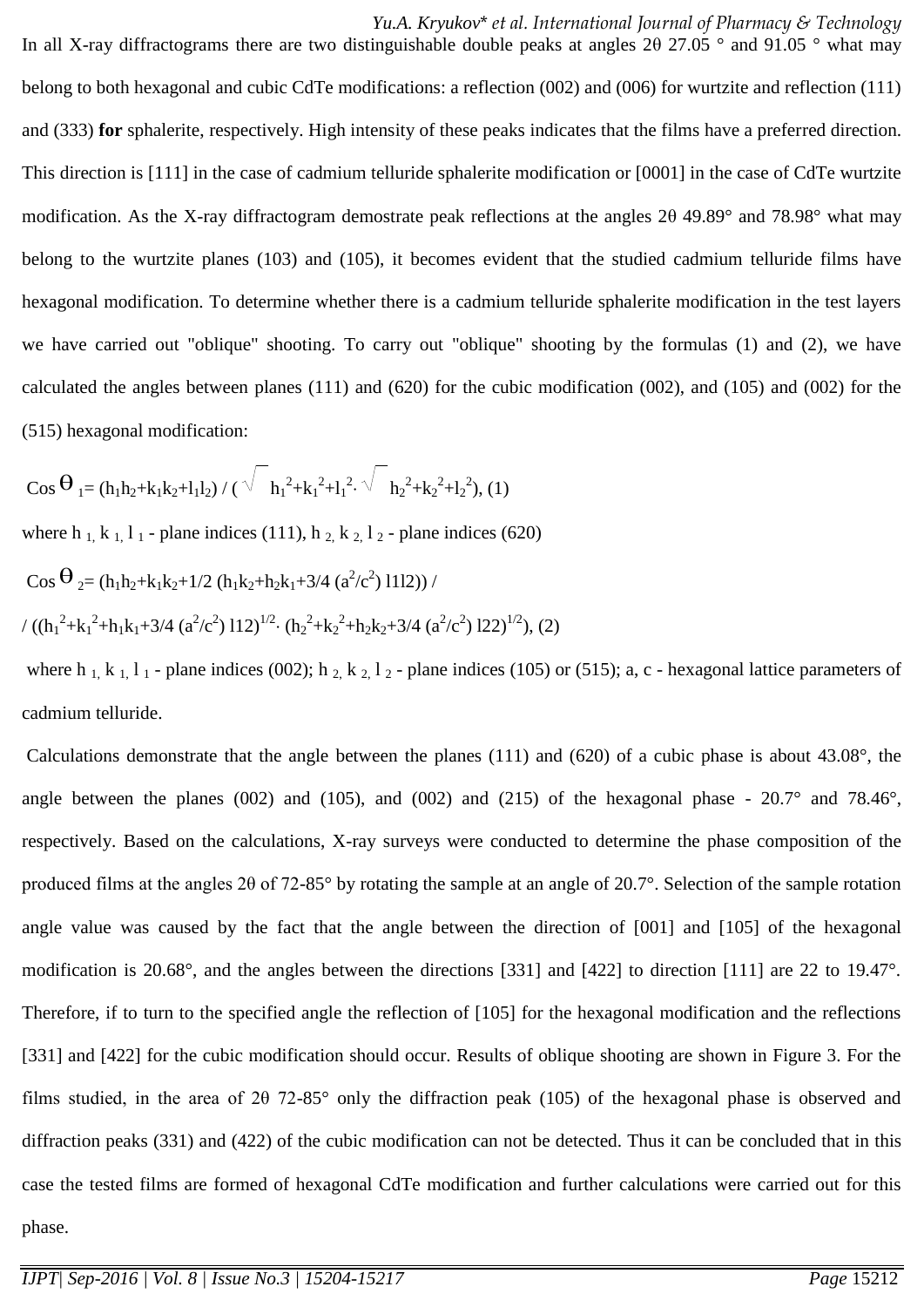

b) I = 80 mA, after the "chloride" processing

Proceeding from the positions of diffraction peaks calculations of the interplanar distances (Table 3) were carried out. Data analysis shows that at the start with increasing the discharge current from 40 mA to 80 mA, an increase of interplanar distances for all identified planes is observed. A further increase in the discharge current from 80 mA to 100 mA reduces the interplanar distances. By the physical broadening of the diffraction peaks by approximation of their profiles using the Gauss-Cauchy function there were investigated the effect of the magnetron sputtering modes on the size of coherent scattering regions (CSR) and microstrain level (Table 4) for grains oriented in the direction (002). It was found that by increasing the sputtering current from 40 mA to 80 mA, an increase in CSR size from 52 nm to 132 nm is observed. From our perspective, this is primarily due to the increase in the cadmium telluride film thickness from 1.0 micron to 5.2 microns with an increase in film growth rate which is caused by the growth of the sputtering current. Increasing the CSR size with increasing the film thickness is a natural physical process. Traditionally, in the course of cadmium telluride film deposition on a nonoriented substrate initially fine crystalline defect layer is formed in which grains have random crystallographic orientation. Then, as the film thickness growth due to different rates of growth of grains with different crystallographic orientation a columnar structure is formed with grains oriented in the crystallographic directions which are characterized by the maximum growth rate [12]. Upon that, grain growth with another crystallographic orientation is suppressed.

| Sample            | Cauchy approximation |                                |               | Gaussian approximation         | Average value |                                |
|-------------------|----------------------|--------------------------------|---------------|--------------------------------|---------------|--------------------------------|
|                   | $L_i$ , $\AA$        | $\epsilon$ , relative<br>units | $L_i$ , $\AA$ | $\epsilon$ , relative<br>units | $L_i$ , $\AA$ | $\epsilon$ , relative<br>units |
| CdTe3             | 55                   | $7.10^{-2}$                    | 48            | $8.5 \cdot 10^{-2}$            | 52            | $7.8 \cdot 10^{-2}$            |
| CdTe4             | 120                  | $5.10^{-2}$                    | 95            | $5.3 \cdot 10^{-2}$            | 108           | $5.2 \cdot 10^{-2}$            |
| CdTe <sub>6</sub> | 165                  | $4.10^{-2}$                    | 98            | $7.10^{-2}$                    | 132           | $5.5 \cdot 10^{-2}$            |
| CdTe7             | 105                  | $5.10^{-3}$                    | 87            | $5.5 \cdot 10^{-3}$            | 96            | $5.3 \cdot 10^{-2}$            |

Table 4 - Results of calculation of coherent scattering regions sizes (L<sub>i</sub>) and the microstrain level (  $^\ell$  )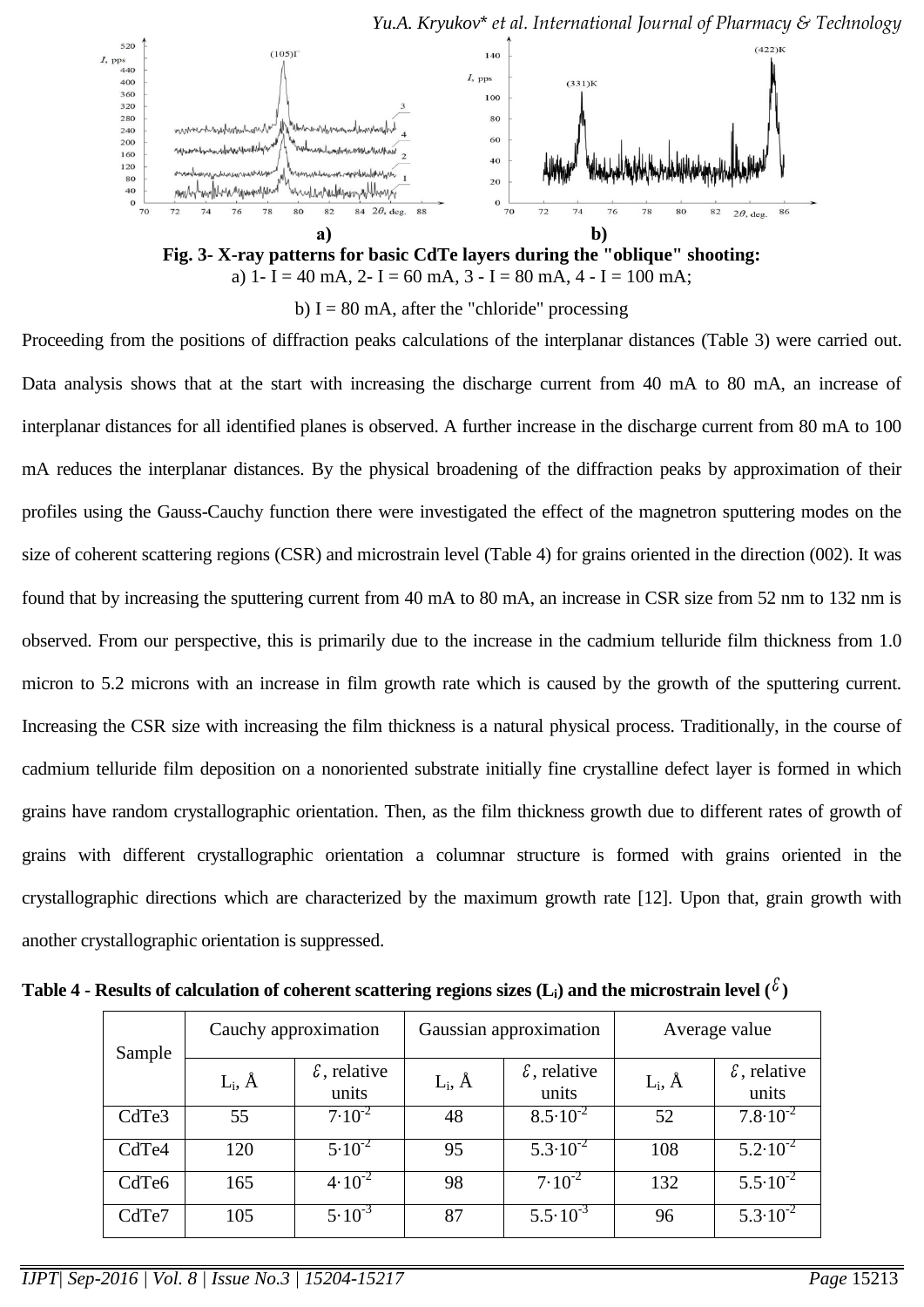*Yu.A. Kryukov*\* *et al. International Journal of Pharmacy & Technology* For hexagonal modification of cadmium telluride maximum growth rate belongs to crystallographic direction (002). According to the results of structural studies, the obtained cadmium telluride films are oriented in this crystallographic direction, as evidenced by the high values of the intensity of the corresponding diffraction peaks (see table 3) and the presence of multiple peaks (004). For a columnar structure with increasing thickness a grain size is also grows, and the boundaries between them have high angle values. In addition, inside grains the degree of development of low angle boundaries also decreases due to the decrease in number of defects what leads to an increase in CSR size.

Further growth of the sputtering current from 80 mA to 100 mA reduces CSR sizes from 132 nm to 96 nm, in spite of the continued growth of the film thickness of cadmium telluride to 5.5 microns. This indicates an increase of defects number in the growing layers with increasing the sputtering current. In our view, the experimentally identified increase of film growth rate from 208 nm / min to 367 nm / min reduces the mobility of atoms deposited on the substrate what in turn increases the number of point structural defects. The defect density growth leads to an increase in free energy to such an extent that there becomes thermodynamically favorable the formation in the growing layer of low angle boundaries which are the drain point structural defects.

Research of microstrain level shows that with the growth of the sputtering current from 40 mA to 60 mA, there is a decrease in the level of microstrains, and then the level of microstrain practically unchanged.

Thus, from the standpoint of obtaining cadmium telluride films with a minimum number of structural defects, optimal discharge current is 80 mA.

For the cadmium telluride film received in these modes there was carried out "chloride" processing which is convenient for the formation of basic layers of cadmium telluride for high-efficiency film photovoltaic converters on their basis. [13] To perform the "chloride" processing, cadmium chloride layers were deposited on the surface of cadmium telluride films by vacuum evaporation without heating the substrate. Then annealing in air at  $430\text{ °C}$  for  $25$ minutes was carried out [14].

According to the literature [15] at this temperature base layers of cadmium telluride recrystallize without phase separation due to the presence of low-temperature eutectic in CdTe-CdCl<sub>2</sub> system.

The diffractogram of the cadmium telluride film after the "chloride" processing shows the peaks belonging to the cubic modification CdTe (Fig. 3, Table 5). Only peaks (331) and (422) of cubic modification are observed on the diffraction pattern obtained by the method of "oblique" shooting angle within the range of 2θ from 72.5° to 87.5°at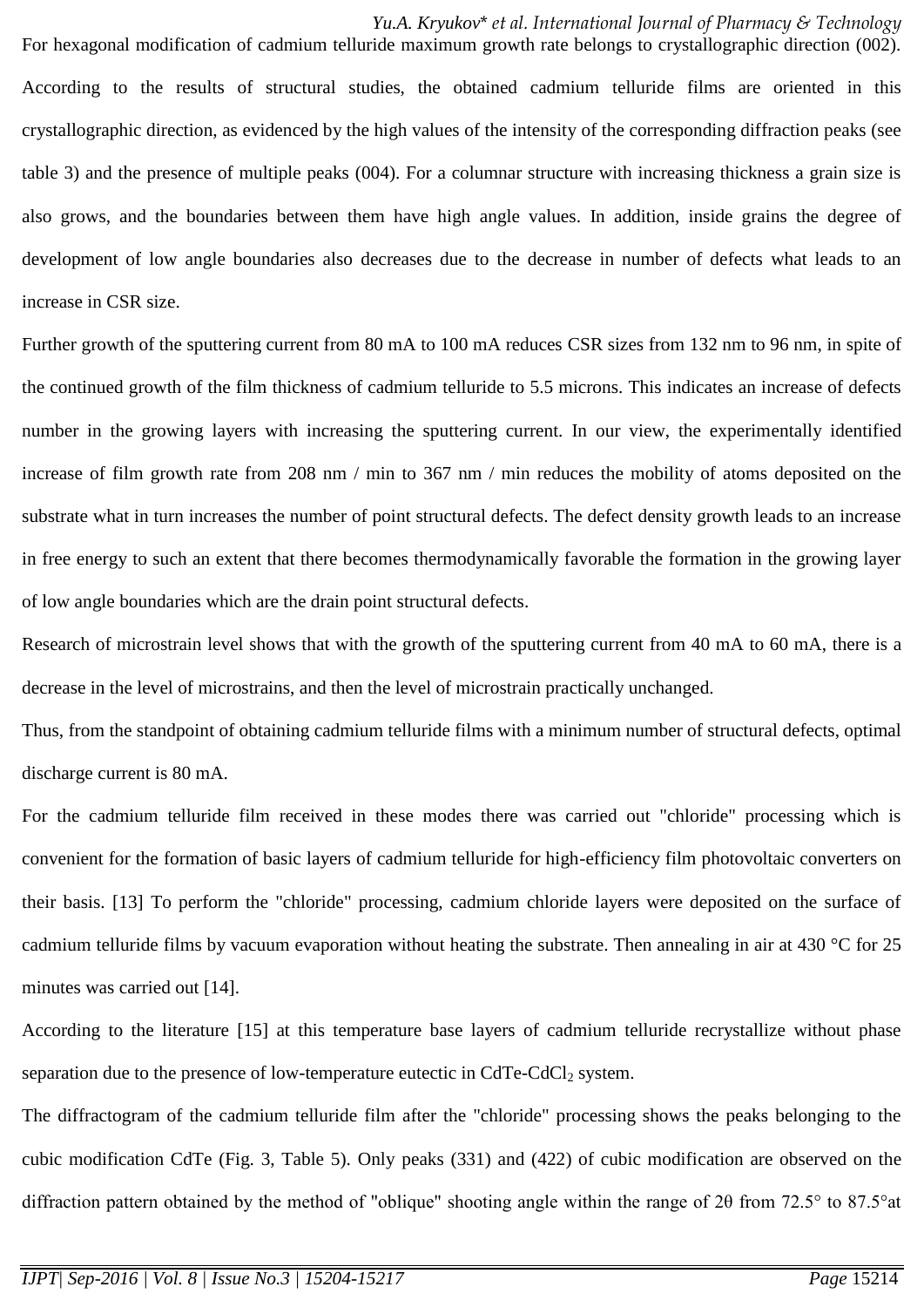*Yu.A. Kryukov*\* *et al. International Journal of Pharmacy & Technology* 20.5° turn of the sample, and the peak (105) of hexagonal modification is not detected there. Thus, after the "chloride" processing a cadmium telluride film contains the hexagonal phase. After "chloride" processing there is also observed reduction of peak width (111) and (333) as compared with the peaks (002) and (006) of hexagonal phase in the samples before the "chloride" processing (compare tables 3 and 5). Calculations of CSR sizes and the level of microstrain showed an increase of CSR to 230 nm and a decrease in the level of microstrain up to  $3 \cdot 10^{-2}$ 

| Peak position, | Index hkl | Interplanar distance, | Peak intensity, | Half-width, |
|----------------|-----------|-----------------------|-----------------|-------------|
| degree         |           | $\Delta$              | pulse $/s$      | degree      |
| 27.59          | (111)     | 3.751                 | 402             | 0.15        |
| 45.88          | (220)     | 2.295                 | 34              | 0.19        |
| 54.35          | (311)     | 1.959                 | 128             | 0.15        |
| 66.89          | (400)     | 1.623                 | 20              | 0.23        |
| 73.83          | (331)     | 1.489                 | 18              | 0.22        |
| 84.90          | (422)     | 1.325                 | 76              | 0.25        |
| 91.44          | (511)     | 1.249                 | 40              | 0.32        |

**Table 5 - Results of processing the diffraction pattern of CdTe6 sample after "chloride" processing.**

#### **3. Conclusions**

For the first time, the cadmium telluride films of hexagonal modification by thickness of 1-5 mm have been produced on flexible polyimide substrates by magnetron sputtering with direct current due to heating the target surface to intensify the thermal emission of the secondary electrons in the magnetron discharge zone and to reduce the electrical resistance of the target as a result of thermal generation of main charge carriers; that allows the films to be used as a base layer in film photovoltaic converters.

It was found that upon increasing the magnetron discharge current to 80 mA the rise of CSR sizes is observed what is caused by an increase in the thickness of the cadmium telluride films having a columnar structure. Further growth of the discharge current leads to a decrease in CSR sizes due to thermodynamically favorable formation of low-angle boundaries what is the physical mechanism compensating the increase in number of radiation point defects upon intensification of the magnetron sputtering process.

It is shown, that a decrease in the level of microstrains is observed with an increase in the discharge current to 60 mA, and a further increase has no significant effect.

It was shown experimentally that the "chloride" processing of cadmium telluride layers carried out by deposition of cadmium chloride films followed by annealing in air at 430 °C for 25 minutes leads to the transformation of the metastable hexagonal modification cadmium telluride in a stable cubic modification. At the same time due to the eutectic recrystallization, CSR size growth by an order of magnitude is observed and decrease of a microstrain level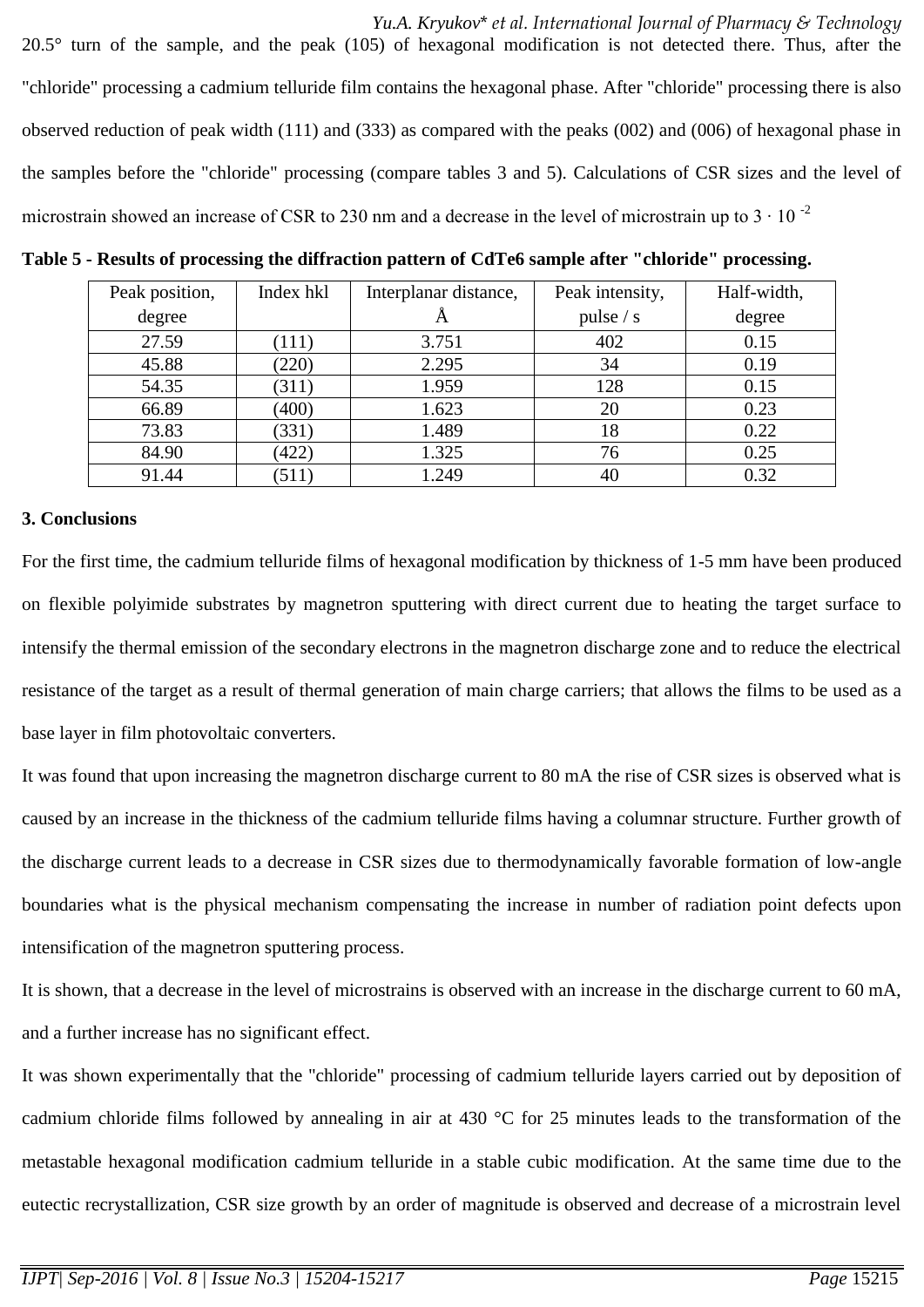*Yu.A. Kryukov*\* *et al. International Journal of Pharmacy & Technology* in 1.5 times. This article was prepared within the framework of the implementation of applied research and experimental development (PNIER) under the Agreement on the provision of grants dated October 27, 2015 №14.607.21.0137 at the financial support of the Ministry of Education and Science of the Russian Federation. Unique PNIER identifier is RFMEFI60715X0137.

## **References**

- 1. Hädrich M., Heisler C., Reislöhner U., Kraft C., Metzner H. Back contact formation in thin cadmium telluride solar cells // Thin Solid Films. – 2011. – Vol. 519. – № 21. – Р. 7156-7159.
- 2. Han J., Spanheimer C., Haindl G., Fu G., Krishnakumar V., Schaffner J., Fan C., Zhao K., Klein A., Jaegermann W. Optimized chemical bath deposited CdS layers for the improvement of CdTe solar cells // Solar Energy Materials and Solar Cells. – 2011. – Vol. 95. – № 3. – Р. 816-820.
- 3. FirstSolar [Official website]. URL: [www.firstsolar.com.](http://www.firstsolar.com/)Accessed: 5.11.2015.
- 4. Romeo N., Bosio A., Tedeschi R., Romeo A., Canevari V. Highly efficient and stable CdTe/CdS thin film solar cell // Solar Energy Materials and Solar Cells. – 1999. – Vol. 58. – № 1-4. – Р. 209-218.
- 5. Britt J. Ferekides C. Thin-film CdS/CdTe solar cell with 15.8% efficiency // Applied Physics Letters. 1993. Vol. 62. – № 22. – Р. 2851-2852.
- 6. Birkmire R.W., Elser E. Polycrystalline thin film solar cells // Journal of Materials Research. 1997. Vol. 27. Р. 625-653.
- 7. Kestner J.M., mcElvain S., Kelly S., Ohno T.R., Woods L.M., Wolden C.A. An experimental and modeling analysis of vapor transport deposition of cadmium telluride // Solar Energy Materials and Solar Cells. – 2004. – Vol. 83. –  $\mathbb{N}^{\circ}$  2. – P. 55-65.
- 8. Gupta A., Parikh V., Compaan A.D. High efficiency ultra-thin CdTe solar cells // Solar Energy Materials and Solar Cells. – 2006. – Vol. 90. –  $N_2$  6. – P. 2263-2271.
- 10. Vasilyev D.M. Diffraction methods for structural studies. M .: Metallurgy, 1977. 310 p.
- 11. Hripunov G.S. Structural mechanisms for optimization of photovoltaic properties of CdS / CdTe film heterosystems // Physics and Technology for Semiconductors 2005.- V. 39, №10.-P.1266-1270.
- 12. Romeo A., Terheggen M., Abou-Ras D., Batzner D.L., Haug F.-J., Kalin M., Rudmann D., Tiwari A.N. Development of Thin Film Cu(In, Ga)Se<sub>2</sub> and CdTe solar cell // Progress in Photovoltaics: Research and